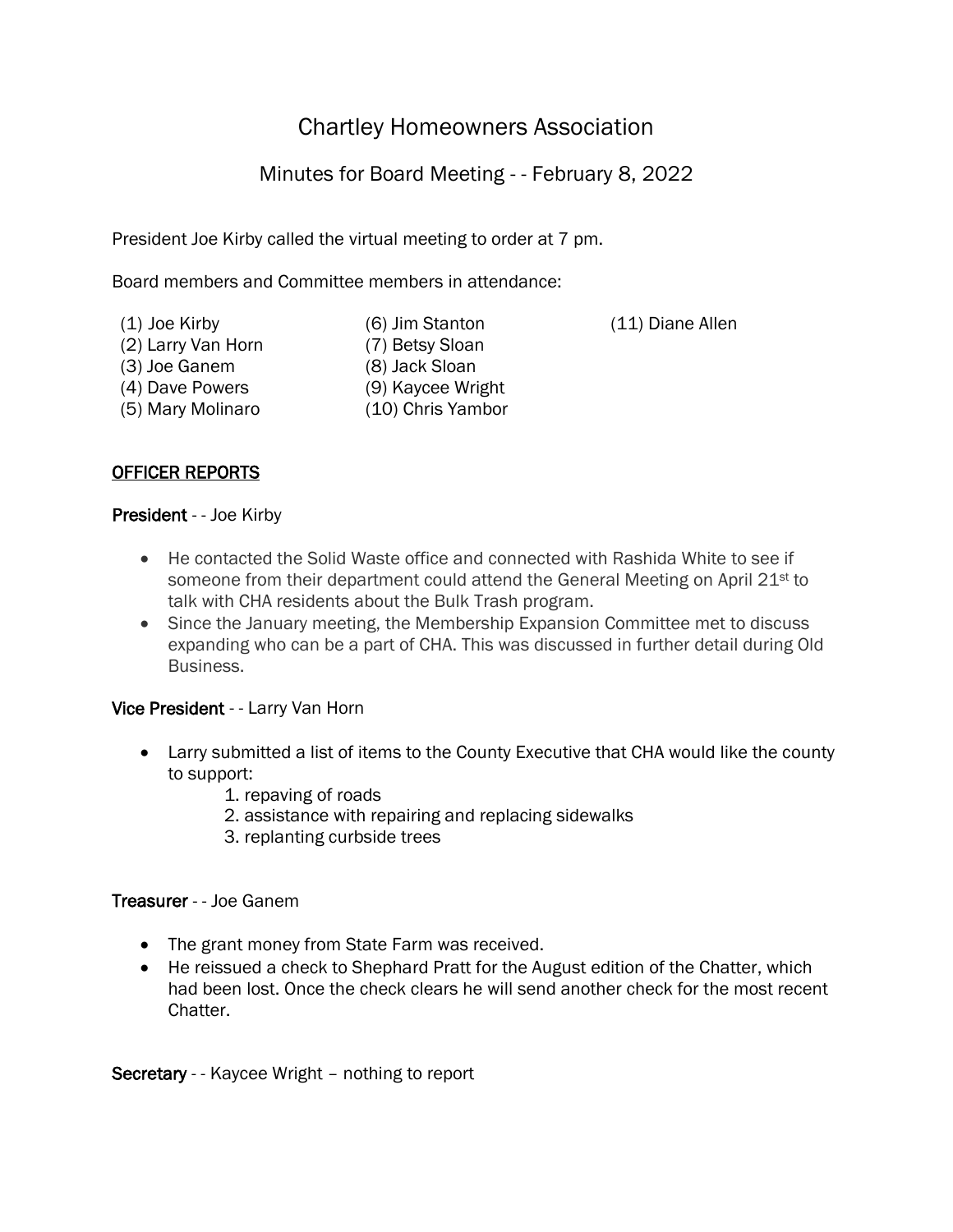#### Immediate Past President - - Mary Molinaro

- There has been an update to her personal email and requested that all correspondence be sent to marymolinaro52@gmail.com.
- Diane Allen will be nominated for secretary in the upcoming election to replace Kaycee Wright.

## COMMITTEE REPORTS

Block Captains - - Anne Yambor –not in attendace

• Chris gave an update on her behalf; all the Chatters have been distributed to the appropriate block captains.

#### Membership - - Betsy Sloan

• To date, CHA has a total of 167 members for 2021-2022.

#### • Newsletter - - Jack Sloan

- Next Chatter deadline February 15th
- All advertisers have paid
- There are a few who will not be renewing in July. He gave prices for the advertisement spots if anyone knows of a business that would be interested.

#### Police Issues & Police Community Relations - - Dave Powers

- Three non domestic crimes were reported within Chartley
- On January 28<sup>th</sup>, Dave and Ernie spoke with Captain Buckingham to discuss the recent legislation regarding unruly hosts (loud parties) and their involvement in National Night Out

## Real Estate - - Mary Muth –not in attendance

## Reisterstown Main Street - - Mary Molinaro

- Main Street has a new website, and business directory on Main Street.
- An email is sent out every Monday from RIA with latest news and updates. Contact her if you are not currently receiving this email.
- Mary made a motion for CHA to have a booth at the upcoming Blooming Art Festival on May 7th, 10am-5pm. The motion received a second and unanimously passed. Volunteers will be needed to staff the table. She will not be in town.
- RIA is seeking County Executive partnership to help with upgrade of bricks around 200 and 300 block of Main Street, in addition to replacing some lamp posts.
- The Hess gas station that has been vacant for some time has been sold. Not information yet on who purchased the property or their intention.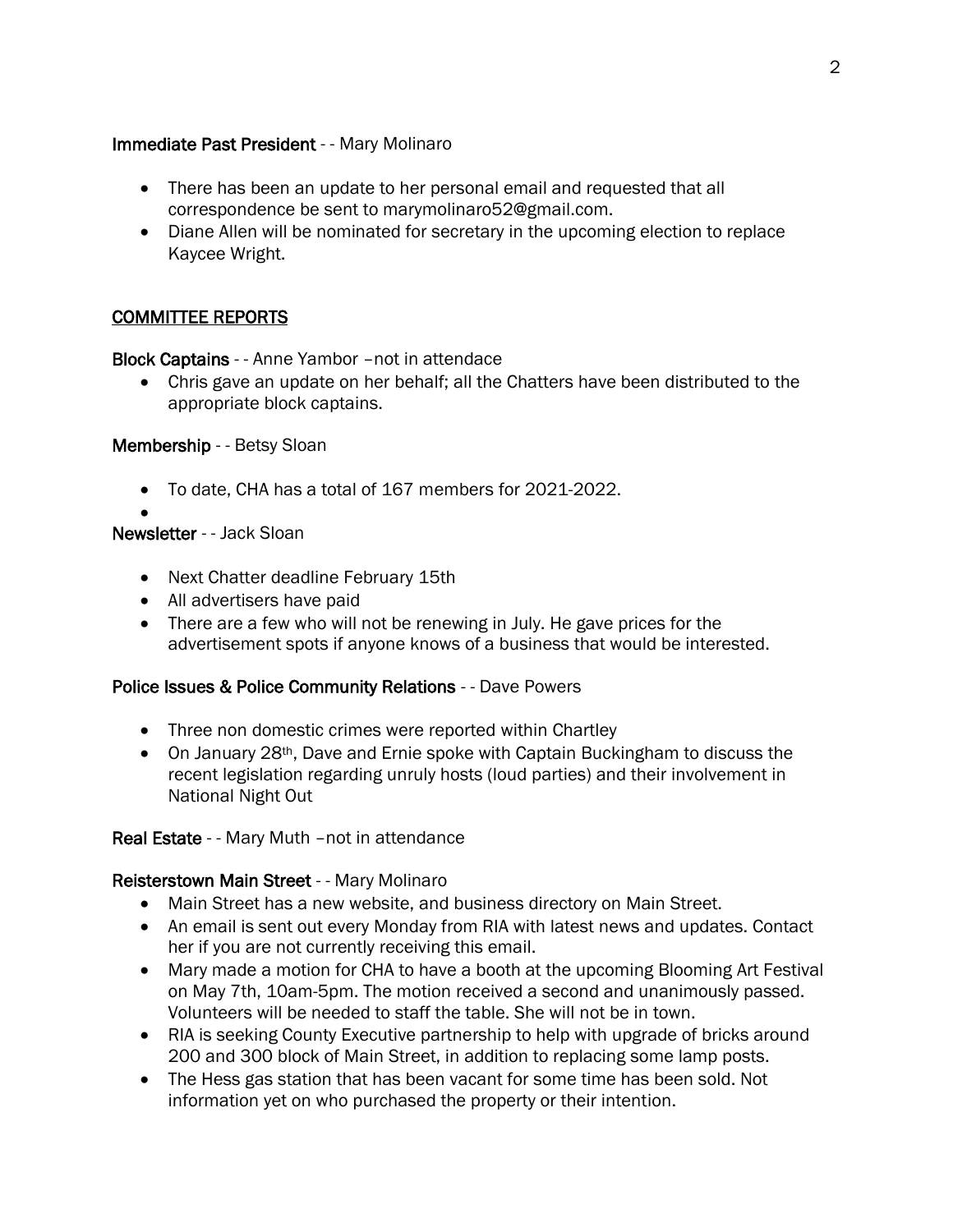#### Smoke/CO Detector - - Jim Stanton

• No new requests for detectors have been made.

#### Scholarship - - Chris Yambor

• Franklin High School has been notified of two scholarships that will be awarded from CHA to college bound students.

#### Webmaster - - Chris Yambor

- A poll has been created to get community input on potentially expanding membership to non-residents.
- Kaycee will get the wording from the E-Chatter which will introduce the poll and then will post a link to the website (and the poll) on the CHA Facebook page.

## Zoning/Traffic –

• The installation of the slowing bumps on Glyndon Drive is awaiting more favorable weather conditions and contractor scheduling.

## OLD BUSINESS

- Dave contacted Mark Hemler from Country Club Estates and they agreed on a multi-community yard sale date of May 14, from 8:00am till whenever the residents want to call it. Preregistration will be on their website at countryclubestatesreisterstown.org.
- Flyers for the yard sale will be made available at the CHA table at the Blooming Art Fest

## NEW BUSINESS

- Membership Expansion Committee Larry, Joe, Mary, Chris met to discuss the adjustment of the bylaws to allow residents and past residents to be active members. The adjusted bylaw would read "currently or previously resided in a home" from "resident."
- Discussion continued with adopting the trade name "Chartley Neighborhood Association." Nothing would need to be adjusted with the state.
- A motion was made for Joe Ganem to purchase the new domain name "chartleyneighborhood.org" for \$10 from Go Daddy. The motion received a second and unanimously passed and the domain name was secured.

The meeting adjourned at 8:30 pm.